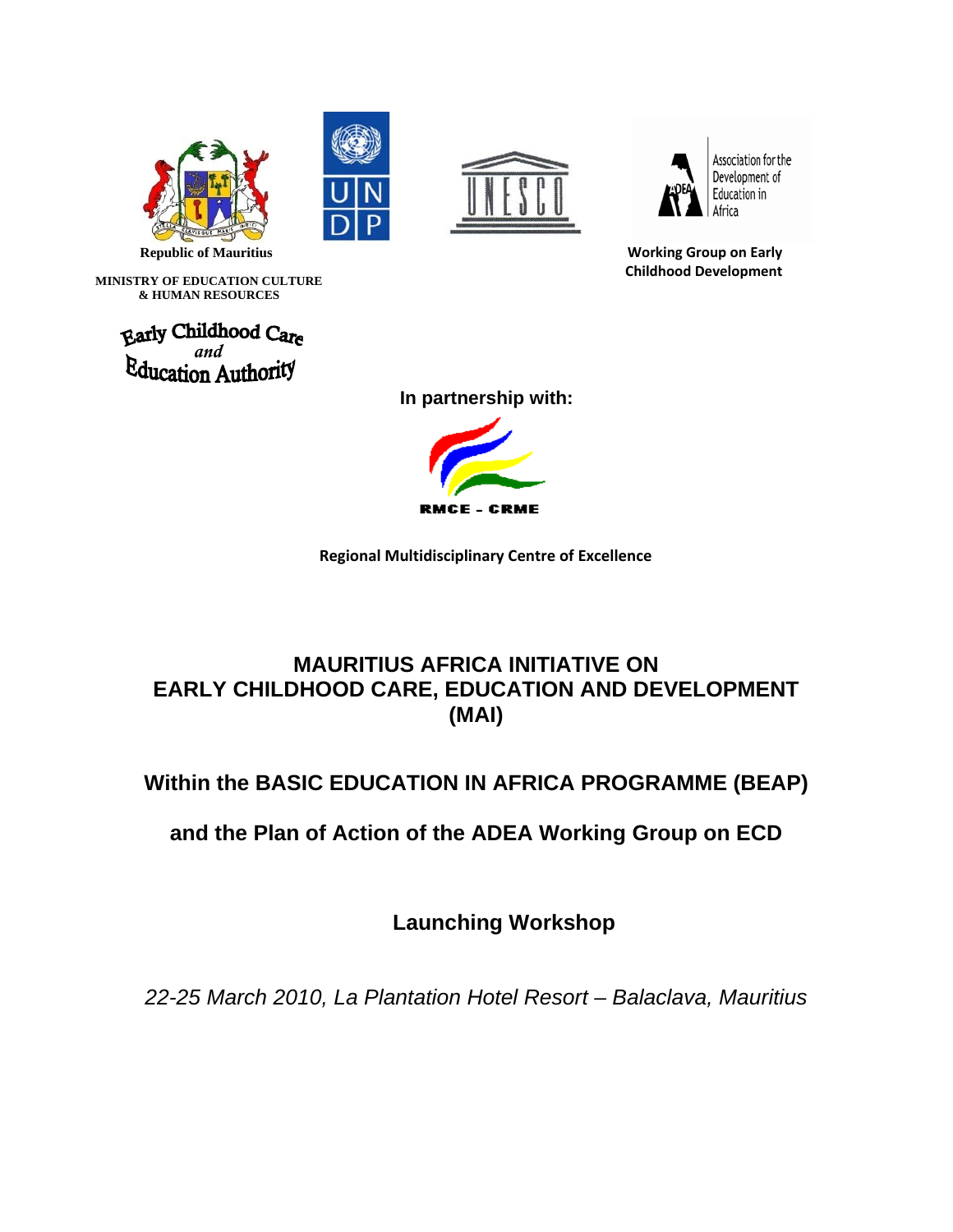### *ECCE/D laying the foundation of human development and life chances*

#### **Overall objectives**

Convening of education and socio-human national stakeholders and development partners to:

- $\triangleright$  Advocate for political will and solicit the commitment of education and socio-human development stakeholders in the expansion and democratisation of ECCE/D aiming at equalizing life chances and promoting social inclusion;
- $\triangleright$  Share international experiences, information on new trends in inclusive education and multi-sectoral approaches towards Early Childhood Care and Education/Development focusing specifically on strategies equalizing life chances and promoting social inclusion, responding to learning and development needs of all children, by taking stock of achievements, good practices and identify challenges /bottlenecks in implementing policies and programmes;
- $\triangleright$  Review the status of provision of ECCE/D in Mauritius and in the region (Indian Ocean and Sub-Sahara Africa), with specific reference to inclusive education and multi-sectoral policies.
- $\triangleright$  Identify capacity development needs for inclusive, equitable and multi-sectoral ECCE/D aiming at equalizing life chances and promoting social inclusion, from policy planning and programming to implementation, monitoring and evaluation in Mauritius and the region;
- $\triangleright$  Activity planning for a) project of transforming Mauritius into a "Regional Centre of Excellence" or "Knowledge Hub" for ECCE/D capacity building within the BEAP and in line with the ADEA WG ECD plan of action; b) capacity building programme on ECCE/D policy making through South-South/North-South exchanges; for the period 2010-2011, with the financial commitment of development partners.

#### **Expected outputs:**

- $\triangleright$  Assessment report on ECCE/D capacity building needs in participants countries with specific reference to a) inclusive education and b) multi-sectorial strategic planning, implementation, monitoring and evaluation;
- $\triangleright$  Road map on national/regional ECCE/D capacity building follow up programme with specific reference to a) inclusive education and b) multi-sectorial strategic planning, implementation, monitoring and evaluation;
- ¾ Plan of action of the Mauritius-Africa Initiative/BEAP project focusing on a) the setting up of the Centre of Excellence on ECCE/D in Mauritius and b) capacity building exchange programme ativities and timeframe. Partners' financial and technical commitment, project management arrangements.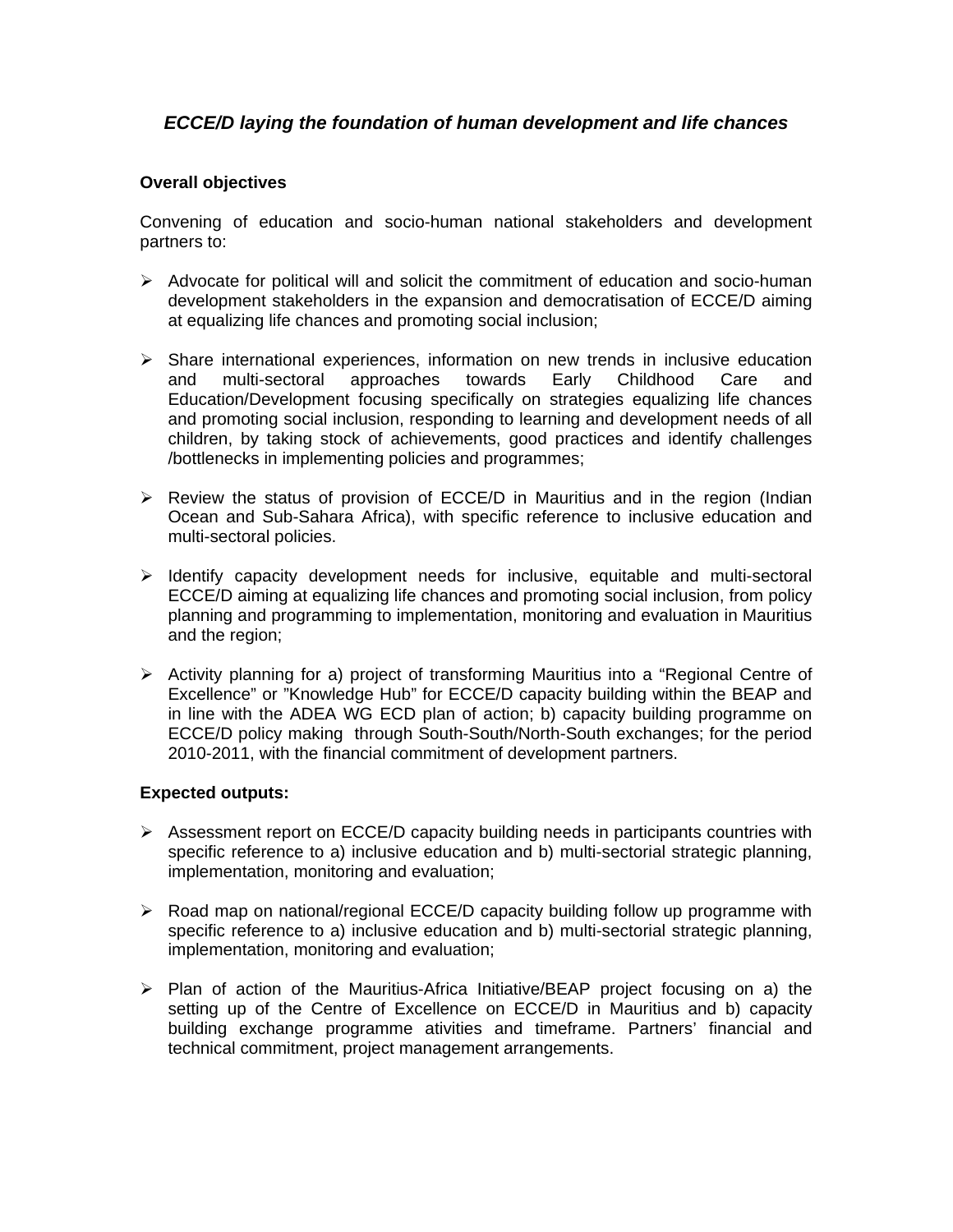# **Session 1 - Opening Ceremony and Introduction to Workshop's dynamics**

| 8:30-9:00                                                           | Registration of participants<br>$\bullet$                                                                                                                    | Organizers                                                                                                                                                                    |
|---------------------------------------------------------------------|--------------------------------------------------------------------------------------------------------------------------------------------------------------|-------------------------------------------------------------------------------------------------------------------------------------------------------------------------------|
| 9:00-9:45                                                           | Opening speech Ministry of Education,<br>$\bullet$<br><b>Culture and Human Resources Mauritius</b>                                                           | Minister of Education,<br><b>Culture and Human</b><br><b>Resources Mauritius</b>                                                                                              |
|                                                                     | Welcome address by the UN Resident<br>$\bullet$<br><b>Coordinator in Mauritius</b><br>Welcome address by the Director UNESCO<br>Dar es Salaam Cluster Office | <b>UN Resident Coordinator</b><br><b>Mauritius</b><br><b>UNESCO Director Dar es</b><br><b>Salaam Cluster Office</b>                                                           |
|                                                                     | Key note speech by Director UNESCO<br><b>BREDA</b>                                                                                                           | <b>UNESCO Director</b><br><b>BREDA</b>                                                                                                                                        |
| 9:45-10:15                                                          | <b>Coffee/Tea Break/Official photo</b>                                                                                                                       |                                                                                                                                                                               |
| $10:15 - 10:45$                                                     | Introduction of participants, experts, partners<br>and explanation of Workshop's Dynamics                                                                    | Organizers                                                                                                                                                                    |
| 10:45-11:30                                                         | Key note address on "the MAI Paradigm Shift:<br>laying the foundation for human<br>ECCE/D<br>development and equality in life chances"                       | Cyril Dalais (International<br><b>Expert ECD and member</b><br>of the Steering<br>Committee ADEA WG<br>ECD) Mr Trond Waage<br>(International Expert on<br><b>Child Rights</b> |
| 11:30-12:15                                                         | Childhood<br>and Education<br>Early<br>Care<br>Development:<br>conceptual<br>framework,<br>challenges and new opportunities for Africa                       | Rokhaya Diawara<br><b>UNESCO BREDA ECD</b><br>Programme Officer and<br><b>ADEA WGECD</b>                                                                                      |
| 12:15-13:00                                                         | <b>Lunch Break</b>                                                                                                                                           |                                                                                                                                                                               |
| Session 2 - Mapping of ECCE/D in Mauritius and SS African Countries |                                                                                                                                                              |                                                                                                                                                                               |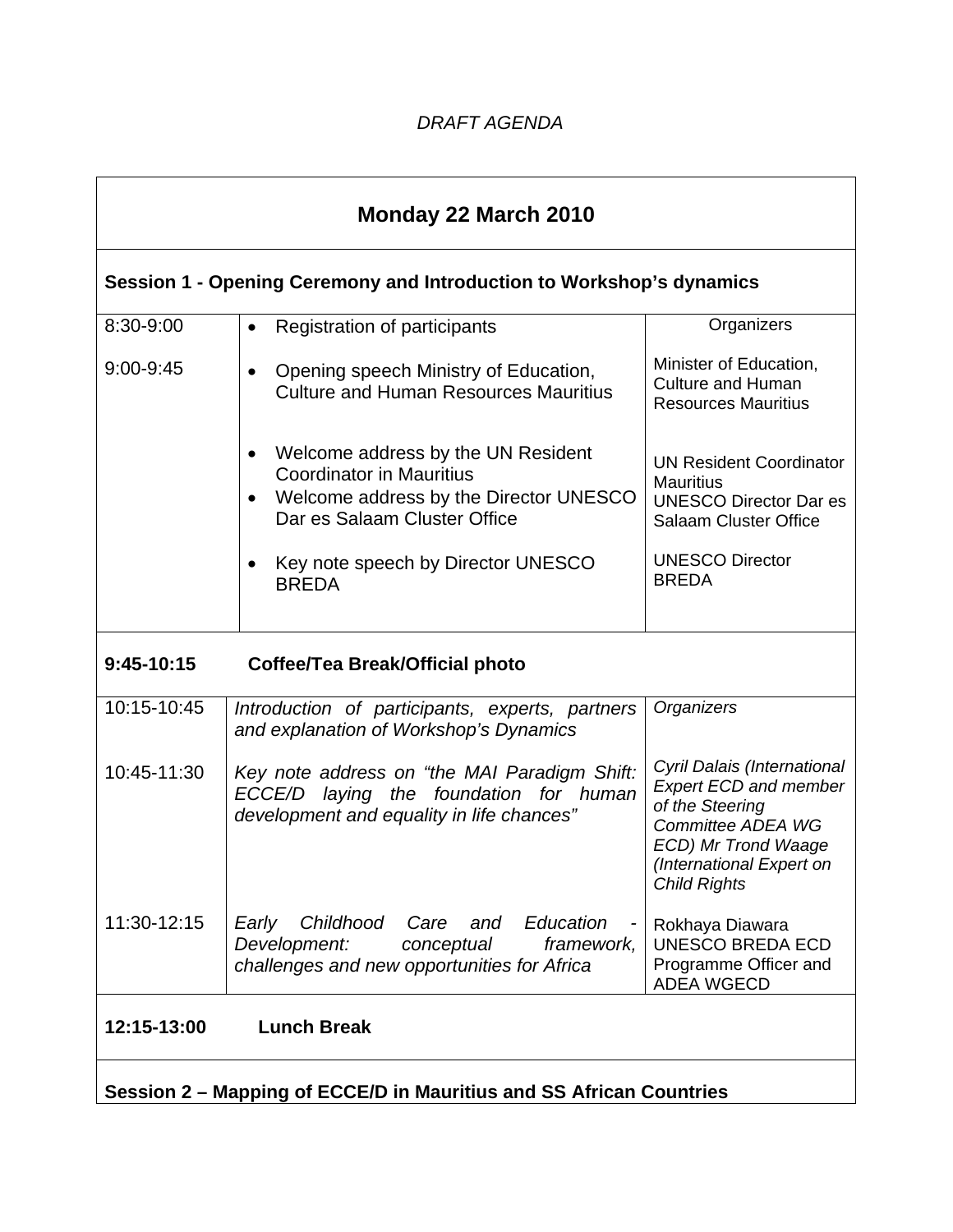|                                                                                                                              | <b>Chair: to be confirmed</b>                                                                                                                                                                                                                                                    |                                                                                                           |  |
|------------------------------------------------------------------------------------------------------------------------------|----------------------------------------------------------------------------------------------------------------------------------------------------------------------------------------------------------------------------------------------------------------------------------|-----------------------------------------------------------------------------------------------------------|--|
| 13:00-13:20                                                                                                                  | Presentation on the Status of Early Childhood<br>Care and Education in Mauritius: strengths and<br>weaknesses; challenges and opportunities                                                                                                                                      | Soonita Kistamah -<br>Director of the ECCE<br><b>Authority Mauritius</b>                                  |  |
| $13:20 -$<br>15:00                                                                                                           | <b>Panel 1 (Moderator P. Stansbery):</b> the Status<br>of Early Childhood Care and<br>Education:<br>strengths and weaknesses in<br>Seychelles,<br>Botswana,<br>Madagascar(4<br>Comoros,<br>countries max - 15-20 min max each for<br>presentations) - Presentations by Countries |                                                                                                           |  |
| 15:00-15:30                                                                                                                  | <b>Discussions</b>                                                                                                                                                                                                                                                               | Participants                                                                                              |  |
| 15:30-15:45                                                                                                                  | Coffee/Tea Break                                                                                                                                                                                                                                                                 |                                                                                                           |  |
| 15:45-16:45                                                                                                                  | Panel 2 (Moderator R. Diawara): the Status of<br>Early Childhood Care and Education: strengths<br>and weaknesses in Tanzania, Senegal (4<br>countries 15-20 min each) - Presentations by<br><b>Countries</b>                                                                     |                                                                                                           |  |
| 16:45-17:15                                                                                                                  | <b>Discussions</b>                                                                                                                                                                                                                                                               | Participants                                                                                              |  |
| 17:15-17:30                                                                                                                  | of discussions<br>highlighting<br>Synthesis<br>achievements and challenges in ECCE/D in<br>participants countries.                                                                                                                                                               | Organizers                                                                                                |  |
| 19:00-21:00<br><b>Cocktail offered by the RMCE - Cultural Event</b>                                                          |                                                                                                                                                                                                                                                                                  |                                                                                                           |  |
| Tuesday 23 March 2010                                                                                                        |                                                                                                                                                                                                                                                                                  |                                                                                                           |  |
| Session 3 – Mauritius-Africa Initiative/BEAP: Clarifying concepts and building<br><b>consensus</b><br>Chair: to be confirmed |                                                                                                                                                                                                                                                                                  |                                                                                                           |  |
| 08:30-9:30                                                                                                                   | Presentation on "BEAP programme overview<br>and challenges": inclusive education starting<br>from early years as a way to equalize life<br>chances, promote social inclusion and meet the<br>individual learning needs - particular focus on<br>curriculum development           | Renato Oppertti<br><b>UNESCO IBE -</b><br>Coordinator-Programme<br>Specialist/Capacity<br><b>Building</b> |  |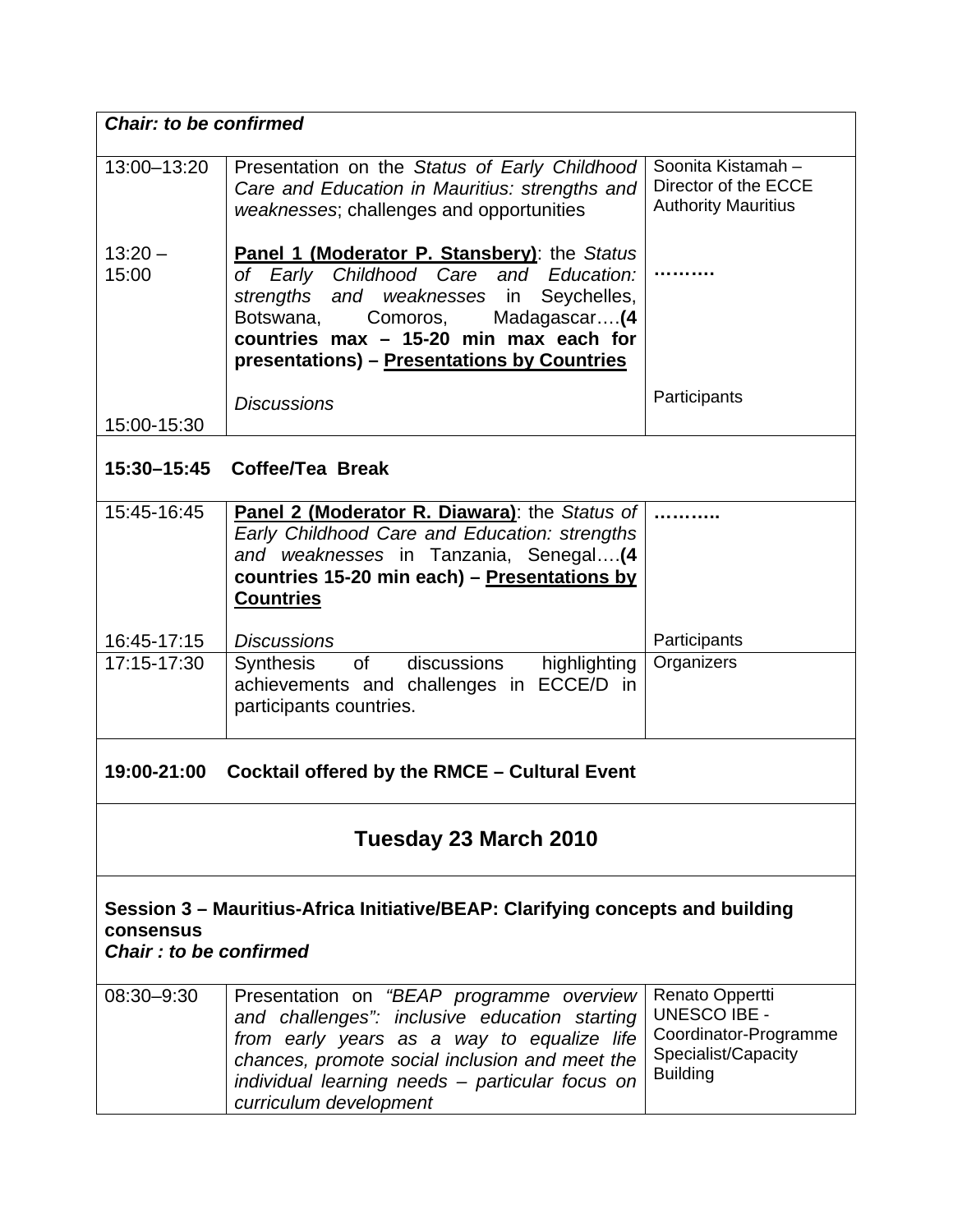| 9:30-10:00   | Vision<br>Concept<br>$\bullet$<br><b>Strategies</b><br>$\bullet$<br>Challenges<br>$\bullet$<br><b>Presentation</b><br><b>BEAP</b><br>implementation<br>on<br>experiences in selected countries (focus on<br>ECD) (examples of 3 countries) | <b>Florence Ssereo</b><br><b>UNESCO HQ Education</b><br>Sector- Education<br>Programme specialist<br><b>BEAP Focal Point</b>                    |
|--------------|--------------------------------------------------------------------------------------------------------------------------------------------------------------------------------------------------------------------------------------------|-------------------------------------------------------------------------------------------------------------------------------------------------|
| 10:00-10:30  | <b>Discussions</b>                                                                                                                                                                                                                         | Participants                                                                                                                                    |
| 10:30 -10:45 | Coffee/Tea Break                                                                                                                                                                                                                           |                                                                                                                                                 |
| 10:45-11:15  | "Africa's Future, Africa's<br><b>Presentation</b><br>on<br>Early<br>childhood<br>and<br>Challenge:<br>care<br>development in sub-Saharan Africa" focusing on<br>inter-sectoral<br>approaches<br>and<br>pro-poor<br>interventions           | Marito Garcia<br><b>World Bank</b><br>Lead Economist, Africa<br>Human Development<br>Department                                                 |
| 11:15-11:45  | <b>Presentation</b> on the ADEA Working Group on<br>ECD "Inclusive Early Childhood Care and<br>Development policies"                                                                                                                       | Pablo Stansbery<br>Save the Children US -<br><b>Senior Director ECD</b>                                                                         |
| 11:45-12:00  | Presentation on the "Plan of Action for the<br>Second Decade of Education in Africa (2006-<br>2015)": ECCE/D training of teachers - capacity<br>building for human resources                                                               | Rita Bissoonauth<br>African Union<br>Commission<br><b>Senior Policy Officer</b><br><b>Human Resources</b><br>Science & Technology<br>Department |
|              |                                                                                                                                                                                                                                            | Participants                                                                                                                                    |
| 12:00-12:30  | <b>Discussion</b>                                                                                                                                                                                                                          |                                                                                                                                                 |
| 12:30-13:30  | Lunch                                                                                                                                                                                                                                      |                                                                                                                                                 |
| 13:30-14:00  | "the<br>Mauritius-Africa<br><b>Presentation</b><br>on<br>Initiative/BEAP: capacity building programme on<br>Early Childhood Care, Development<br>and<br>Education with Mauritius as knowledge hub for                                      | <b>Christian Morabito</b><br>(MAI Project Coordinator<br>UNESCO-UNDP<br>Mauritius)                                                              |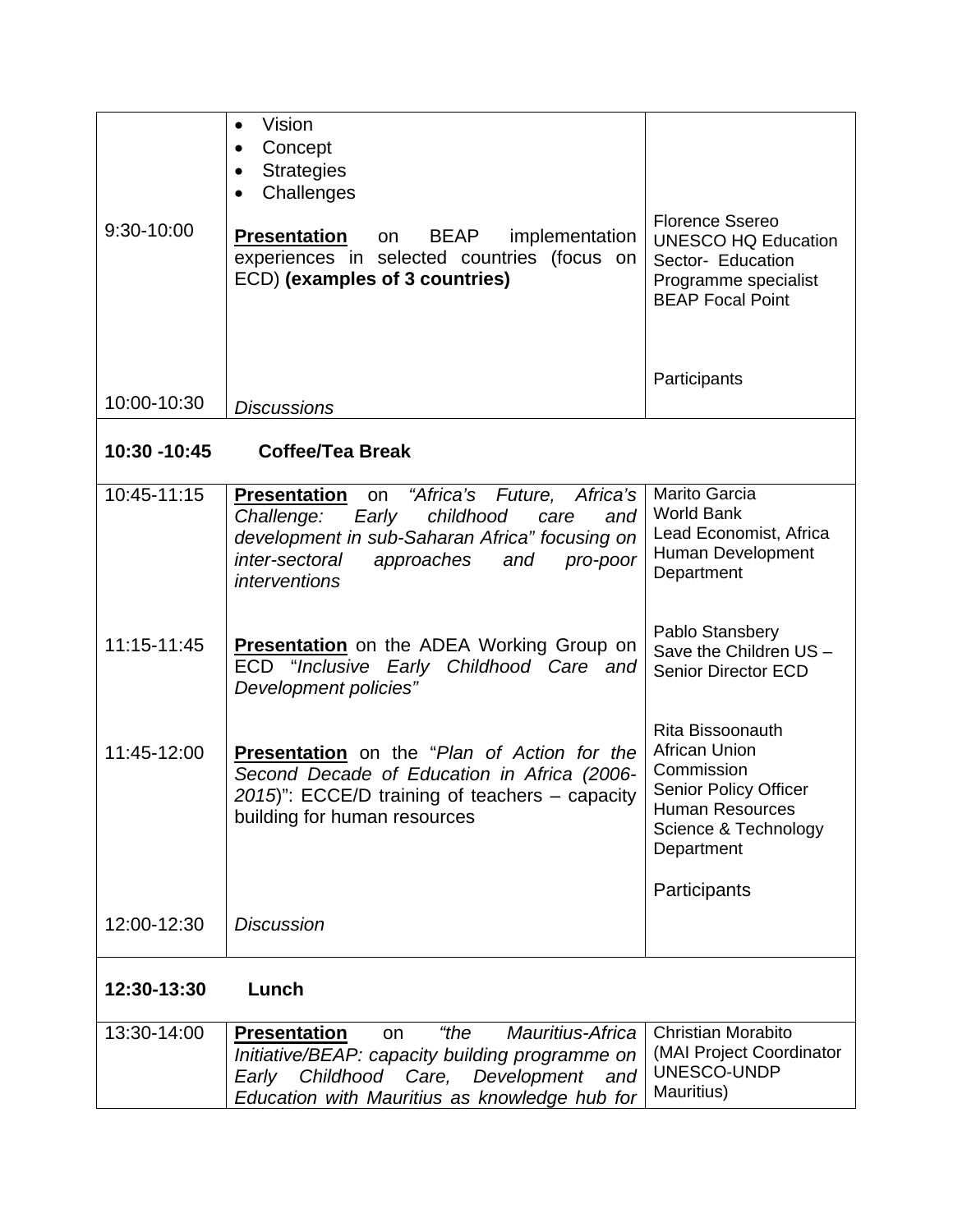|                    | South-South cooperation".                                                                                                                                            |                      |
|--------------------|----------------------------------------------------------------------------------------------------------------------------------------------------------------------|----------------------|
| 14:00-14:45        | <b>Working Groups</b> on "Implementing inclusive<br>and multi-sectoral ECCE/ D in the participant<br>countries": strengths/weaknesses, challenges,<br>opportunities. | Participants         |
| 14:45-15:00        | <b>Coffee/ Tea Break</b>                                                                                                                                             |                      |
| $15:00 -$<br>16:00 | Feedbacks from the Groups – Report                                                                                                                                   | Organizers           |
| 16:00-17:00        | Conceptual clarifications, articulating visions<br>Inclusive education and inclusive curriculum                                                                      | Renato Opperti       |
| 17:00-17:30        | <b>Discussion</b>                                                                                                                                                    | Participants         |
| 17:30-18:00        | Inclusive ECCE/D services and policies.                                                                                                                              | <b>Marito Garcia</b> |

| Session 3 – Finalising the way forward: BEAP/MAI action plan 2010-2011 |
|------------------------------------------------------------------------|
| <b>Chair: UNDP Mauritius</b>                                           |

Priorities areas for action

*Discussion* 

| $9.30 - 12:00$ | Preparation of capacity building on ECCE/D Experts/ |                              |
|----------------|-----------------------------------------------------|------------------------------|
|                | national/regional road map - Report                 | Facilitators<br>Participants |
|                |                                                     |                              |

**Wednesday 24 March 2010** 

**Participants** 

## **10:30–10:45 Coffee/Tea Break**

18:00-18:30

| 12:00-13:00 | Lunch                                                           |                                          |
|-------------|-----------------------------------------------------------------|------------------------------------------|
| 13:00-15:00 | Presentation of the National and Regional Road<br>Maps - Report | Experts/<br>Facilitators<br>Participants |
| 15:00-16:00 | Consolidated<br>road<br>regional<br>the<br>report<br>on.        | Experts/Facilitators/Team                |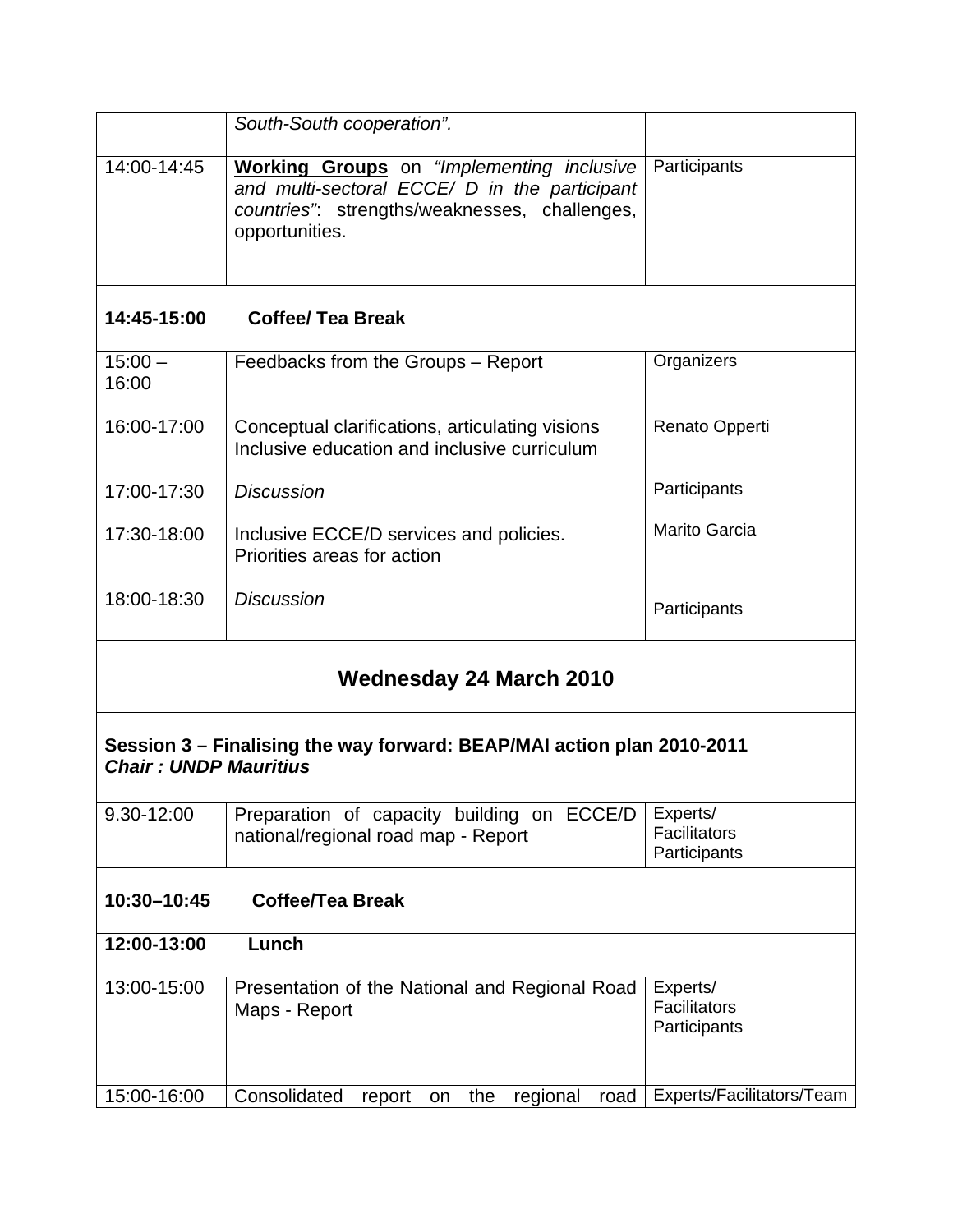|                        | map/plan of action for capacity building of policy<br>makers and practitioners in ECCE/D - South-<br>South cooperation - Mauritius "Knowledge Hub"<br>Closing remarks by the Director ECCE/A<br>Mauritius/Ministry of Education, Culture and<br>Human Resources and UNESCO (To be<br>confirmed)            | leaders                                                                                                                                                                                                                                                  |
|------------------------|------------------------------------------------------------------------------------------------------------------------------------------------------------------------------------------------------------------------------------------------------------------------------------------------------------|----------------------------------------------------------------------------------------------------------------------------------------------------------------------------------------------------------------------------------------------------------|
| 15:00-16:00            | <b>Coffee/Tea Break</b>                                                                                                                                                                                                                                                                                    |                                                                                                                                                                                                                                                          |
| 16:00-16:30            | Presentation and adoption of the regional plan<br>of action for capacity building of policy makers<br>and practitioners in ECCE/D - South-South<br>cooperation - Mauritius "Knowledge Hub"                                                                                                                 |                                                                                                                                                                                                                                                          |
| 16:30-18:00            | 1. ADEA WG Steering Committee Partners'<br>Meeting: working session on "Planning and<br>coordinating<br>common<br>intervention<br>in<br>ECCE/D in the region: the Mauritius-Africa<br>Initiative/BEAP way forward": discussion of<br>the action plan, financial and technical<br>commitment from partners. | <b>Development Partners:</b><br><b>UNDP MAU</b><br><b>UNESCO BREDA</b><br><b>UNESCO DAR</b><br><b>UNESCO HQ</b><br>ECCE-A<br>Save the Children<br><b>World Bank</b><br><b>AU</b><br><b>UNICEF Madagascar</b><br>International experts<br>RMCE (Observer) |
|                        | 2. Technical Team Meeting: working session on<br>"Developing the Knowledge Hub/Centre of<br>Excellence on ECCE/D in Mauritius - Setting<br>up of an accreditation system for capacity<br>building exchange programmes.                                                                                     | International experts<br><b>UNESCO HQ</b><br><b>MIE</b><br><b>IE TANZANIA</b>                                                                                                                                                                            |
| 18:00-19:00            | Join meeting ADEAWG SC and Partners with<br>Technical Team - consolidation of the way<br>forward                                                                                                                                                                                                           |                                                                                                                                                                                                                                                          |
| Thursday 25 March 2010 |                                                                                                                                                                                                                                                                                                            |                                                                                                                                                                                                                                                          |
| $9:30 - 10:30$         | Presentation of the MAI-BEAP to national<br>$\bullet$<br>stakeholders<br>cultural<br>and<br>event<br>at<br>Rabindranath tagore Institute - Ilot d'Epinay<br>Pamplemousse                                                                                                                                   | <b>ECCE/Authority</b><br><b>Mauritius</b><br>and National Institutions                                                                                                                                                                                   |
| 10.30-12.30            | Exposure to ECCE/D services in Mauritius:                                                                                                                                                                                                                                                                  |                                                                                                                                                                                                                                                          |